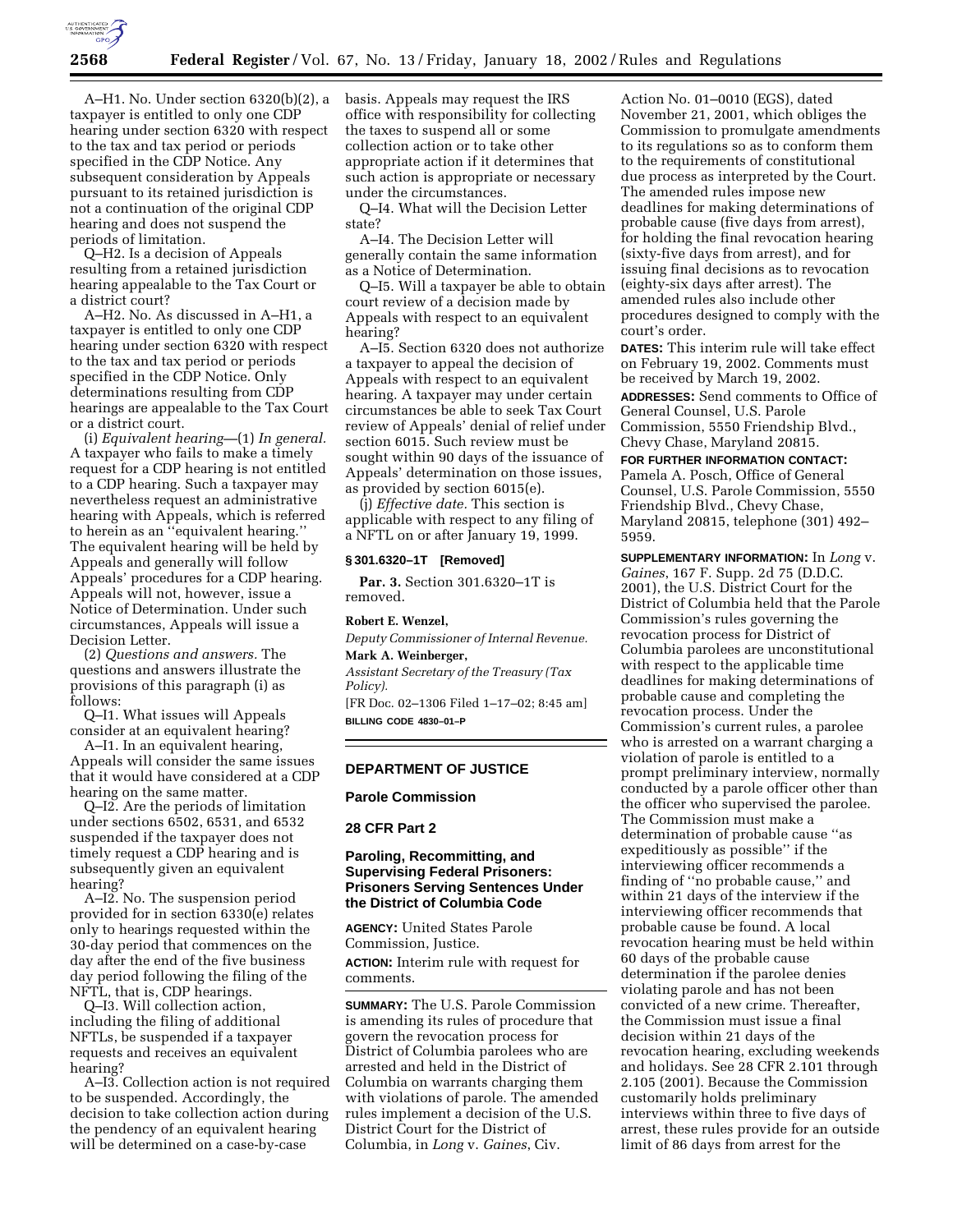revocation hearing to be held, and 107 days from arrest for the final decision to be issued. (Parolees who are convicted of new crimes are only entitled to revocation hearings within 90 days of arrest; the rules governing such offenders are not changed by these amendments.)

However, in *Long* v. *Gaines* the court has held that the due process clause of the U.S. Constitution requires that the Commission make determinations of probable cause no later than five days from arrest, that revocation hearings be held not later than 65 days from arrest, and that final decisions be issued no later than 86 days from arrest. Except in the case of parolees convicted of new crimes, the Commission has now been enjoined to operate within these deadlines. The court also held that the Commission must ensure that: (1) The parolee is given notice of the time and purpose of the probable cause hearing and the charged violations; (2) prior to the revocation hearing, the parolee is provided with disclosure of the evidence to be relied upon by the Commission in determining whether parole was violated and, if so, whether to revoke parole; and (3) the ultimate decisionmaker is informed of all the parolee's arguments and evidence prior to rendering a final decision.

The amended rules implement these requirements. Although not all of the court's requirements necessitate departures from the Commission's current practice, the amended rules significantly differ from the Commission's current practice by adopting the court's new deadlines, and by requiring that Commission hearing examiners conduct probable cause hearings in the District of Columbia within five days of the parolee's arrest. The Commission has delegated to these examiners the authority to make a probable cause decision at the conclusion of each hearing. The examiner will also have the authority to order the release of the parolee if no probable cause is found, and to set a date for the revocation hearing if probable cause is found.

### **Implementation**

The Commission's regulations at 28 CFR 2.98 through 2.105, as amended by this publication, will be followed by the Commission in the case of all District of Columbia Code parolees who are arrested and held in the District of Columbia on warrants charging a violation or violations of parole, until the taking effect of final rules promulgated by the Commission. However, these interim amendments will also retain the status of proposed

rules for the purposes of the public comment requirement of 5 U.S.C. 553 (b). The Commission will withhold promulgation of final rules until completion of the comment and objection process accorded to the plaintiffs in *Long* v. *Gaines*. These regulations do not supersede or replace any representation made by the defendants in the Compliance Plan approved by the district court on November 21, 2001.

### **Regulatory Assessment Requirements**

The U.S. Parole Commission has determined that these interim regulations do not constitute a significant rule within the meaning of Executive Order 12866. The amended rules will not have a significant economic impact upon a substantial number of small entities within the meaning of the Regulatory Flexibility Act, 5 U.S.C. 605(b), and are deemed by the Commission to be rules of agency practice that do not substantially affect the rights or obligations of non-agency parties pursuant to Section 804(3)(C) of the Congressional Review Act.

#### **List of Subjects in 28 CFR Part 2**

Administrative practice and procedure, Prisoners, Probation and parole.

# **The Amended Rules**

Accordingly, the U.S. Parole Commission is adopting the following amendments to 28 CFR Part 2.

### **PART 2—[AMENDED]**

1. The authority citation for 28 CFR Part 2 continues to read as follows:

**Authority:** 18 U.S.C. 4203(a)(1) and 4204(a)(6).

2. Section 2.98 is amended as follows: a. Amend paragraph (a)(1) by

removing ''preliminary interview'' and adding in its place ''probable cause hearing''.

b. Revise paragraph (f) to read as follows:

### **§ 2.98 Summons to appear or warrant for retaking of parolee.**

\* \* \* \* \* (f) A summons or warrant issued pursuant to this section shall be accompanied by a warrant application (or other notice) stating:

(1) The charges against the parolee;

(2) The specific reports and other documents upon which the Commission intends to rely in determining whether a violation occurred and whether to revoke parole;

(3) Notice of the Commission's intent, if the parolee is arrested within the

District of Columbia, to hold a probable cause hearing within five days of the parolee's arrest;

(4) A statement of the purpose of the probable cause hearing;

(5) The days of the week on which the Commission regularly holds its dockets of probable cause hearings at the Central Detention Facility;

(6) The parolee's procedural rights in the revocation process; and

(7) The possible actions that the Commission may take.

\* \* \* \* \*

3. Section 2.99 is amended as follows: a. Revise paragraph (b) to read as set forth below.

b. Amend paragraph (e) by removing ''preliminary interview'' and adding in its place ''probable cause hearing''.

### **§ 2.99 Execution of warrant and service of summons.**

\* \* \* \* \* (b) Upon the arrest of the parolee, the officer executing the warrant shall deliver to the parolee a copy of the warrant application (or other notice provided by the Commission) containing the information described in § 2.98 (f).

\* \* \* \* \* 4. Section 2.101 is revised to read as

follows:

### **§ 2.101 Probable cause hearing and determination.**

(a) Hearing. A parolee who is retaken and held in custody in the District of Columbia on a warrant issued by the Commission (or by the Board of Parole of the District of Columbia), and who has not been convicted of a new crime, shall, no later than five days from the date of such retaking, be given a probable cause hearing by an examiner of the Commission. The purpose of the probable cause hearing is to determine whether there is probable cause to believe that the parolee has violated parole as charged, and if so, whether a local or institutional revocation hearing should be conducted.

(b) Notice and opportunity to postpone hearing. Prior to the commencement of each docket of probable cause hearings, a list of the parolees who are scheduled for probable cause hearings, together with a copy of the warrant application for each parolee, shall be sent to the DC Public Defender Service. At or before the probable cause hearing, the parolee (or the parolee's attorney) may submit a written request that the hearing be postponed for any period up to thirty days, and the Commission shall ordinarily grant such requests. Prior to the commencement of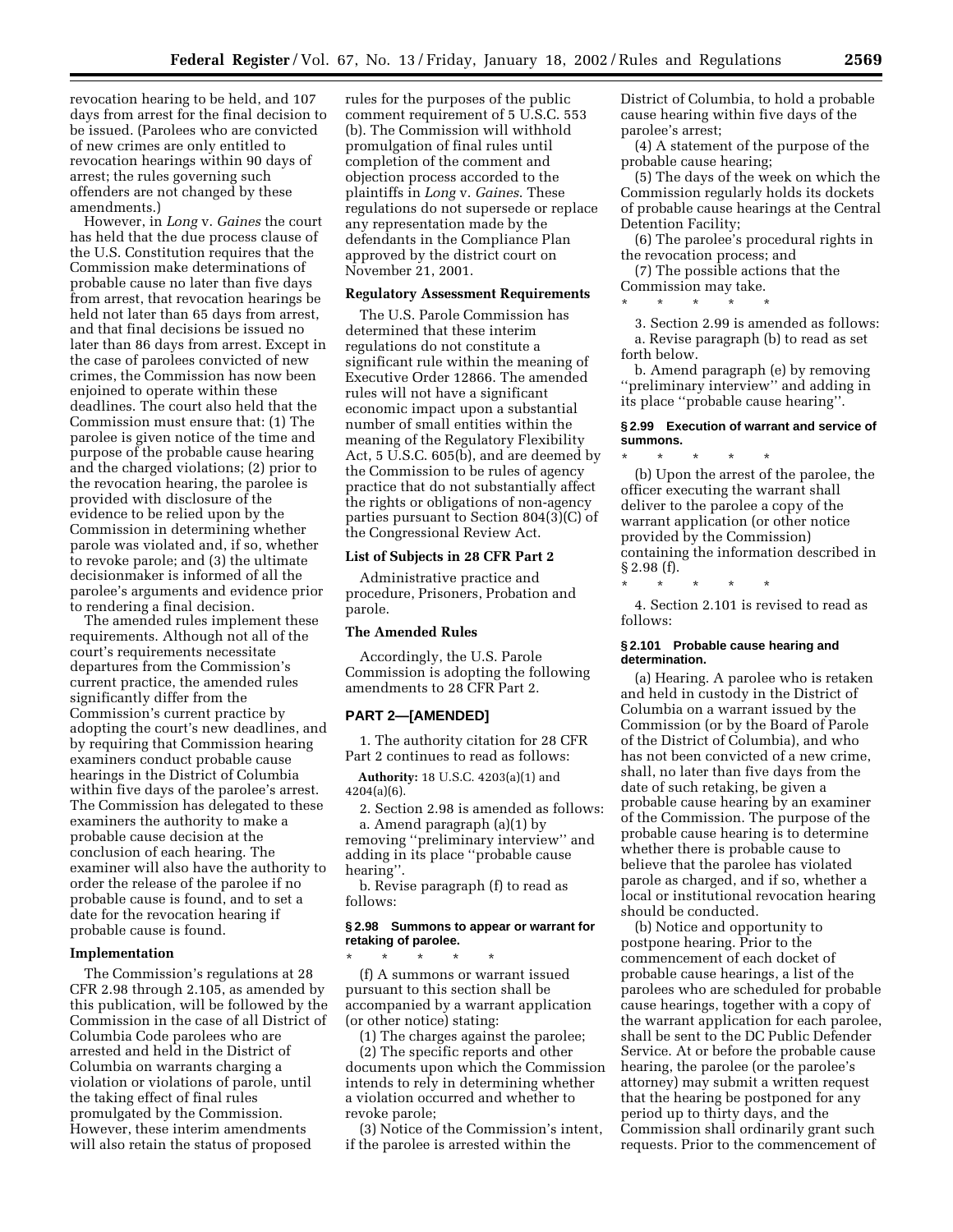the probable cause hearing, the examiner shall advise the parolee that the parolee may accept representation by the attorney from the DC Public Defender Service who is assigned to that docket, waive the assistance of an attorney at the probable cause hearing, or have the probable cause hearing postponed in order to obtain another attorney and/or witnesses on his behalf. In addition, the parolee may request the Commission to require the attendance of adverse witnesses (i.e., witnesses who have given information upon which revocation may be based) at a postponed probable cause hearing. Such adverse witnesses may be required to attend either a postponed probable cause hearing, or a combined postponed probable cause and local revocation hearing, provided the parolee meets the requirements of § 2.102(a) for a local revocation hearing. The parolee shall also be given notice of the time and place of any postponed probable cause hearing.

(c) Review of the charges. At the beginning of the probable cause hearing, the examiner shall ascertain that the notice required by § 2.99 (b) has been given to the parolee. The examiner shall then review the violation charges with the parolee and shall apprise the parolee of the evidence that has been submitted in support of the charges. The examiner shall ascertain whether the parolee admits or denies each charge listed on the warrant application (or other notice of charges), and shall offer the parolee an opportunity to rebut or explain the allegations contained in the evidence giving rise to each charge. The examiner shall also receive the statements of any witnesses and documentary evidence that may be presented by the parolee. At a postponed probable cause hearing, the examiner shall also permit the parolee to confront and cross-examine any adverse witnesses in attendance, unless good cause is found for not allowing confrontation. Whenever a probable cause hearing is postponed to secure the appearance of adverse witnesses, the Commission will ordinarily order a combined probable cause and local revocation hearing as provided in paragraph (i) of this section.

(d) Probable cause determination. At the conclusion of the probable cause hearing, the examiner shall determine whether probable cause exists to believe that the parolee has violated parole as charged, and shall so inform the parolee. The examiner shall then take either of the following actions:

(1) If the examiner determines that no probable cause exists for any violation charge, the examiner shall order that the parolee be released from the custody of

the warrant and either reinstated to parole, or discharged from supervision if the parolee's sentence has expired.

(2) If the hearing examiner determines that probable cause exists on any violation charge, and the parolee has requested (and is eligible for) a local revocation hearing in the District of Columbia as provided by § 2.102 (a), the examiner shall schedule a local revocation hearing for a date that is within 65 days of the parolee's arrest. After the probable cause hearing, the parolee (or the parolee's attorney) may submit a written request for a postponement. Such postponements will normally be granted if the request is received no later than fifteen days before the date of the revocation hearing. A request for a postponement that is received by the Commission less than fifteen days before the scheduled date of the revocation hearing will be granted only for a compelling reason. The parolee (or the parolee's attorney) may also request, in writing, a hearing date that is earlier than the date scheduled by the examiner, and the Commission will accommodate such request if practicable.

(e) Institutional revocation hearing. If the parolee is not eligible for a local revocation hearing as provided by § 2.102 (a), or has requested to be transferred to an institution for his revocation hearing, the Commission will request the Bureau of Prisons to designate the parolee to an appropriate institution, and an institutional revocation hearing shall be scheduled for a date that is within ninety days of the parolee's retaking.

(f) Digest of the probable cause hearing. At the conclusion of the probable cause hearing, the examiner shall prepare a digest summarizing the evidence presented at the hearing, the responses of the parolee, and the examiner's findings as to probable cause.

(g) Release notwithstanding probable cause. Notwithstanding a finding of probable cause, the Commission may order the parolee's reinstatement to supervision or release pending further proceedings, if it determines that:

(1) Continuation of revocation proceedings is not warranted despite the finding of probable cause; or

(2) Incarceration pending further revocation proceedings is not warranted by the frequency or seriousness of the alleged violation(s), and the parolee is neither likely to fail to appear for further proceedings, nor is a danger to himself or others.

(h) Conviction as probable cause. Conviction of any crime committed subsequent to release by a parolee shall

constitute probable cause for the purposes of this section, and no probable cause hearing shall be conducted unless a hearing is needed to consider additional violation charges that may be determinative of the Commission's decision whether to revoke parole.

(i) Combined probable cause and local revocation hearing. A postponed probable cause hearing may be conducted as a combined probable cause and local revocation hearing, provided such hearing is conducted within 65 days of the parolee's arrest and the parolee has been notified that the postponed probable cause hearing will constitute his final revocation hearing. The Commission's policy is to conduct a combined probable cause and local revocation hearing whenever adverse witnesses are required to appear and give testimony with respect to contested charges.

(j) Late received charges. If the Commission is notified of an additional charge after probable cause has been found to proceed with a revocation hearing, the Commission may:

(1) Remand the case for a supplemental probable cause hearing if the new charge may be contested by the parolee and possibly result in the appearance of witness(es) at the revocation hearing;

(2) Notify the parolee that the additional charge will be considered at the revocation hearing without conducting a supplemental probable cause hearing; or

(3) Determine that the new charge shall not be considered at the revocation hearing.

5. Section 2.102 (f) is revised to read as follows:

# **§ 2.102 Place of revocation hearing.**

\* \* \* \* \*

(f) A local revocation hearing shall be held not later than sixty-five days from the retaking of the parolee on the parole violation warrant. An institutional revocation hearing shall be held within ninety days of the retaking of the parolee on the parole violation warrant. If the parolee requests and receives any postponement, or consents to any postponement, or by his actions otherwise precludes the prompt completion of revocation proceedings in his case, the above-stated time limits shall be correspondingly extended.

6. Section 2.103 is amended by revising paragraph (d) and adding paragraphs (f) and (g) to read as follows:

**§ 2.103 Revocation hearing procedure.**

\* \* \* \* \*